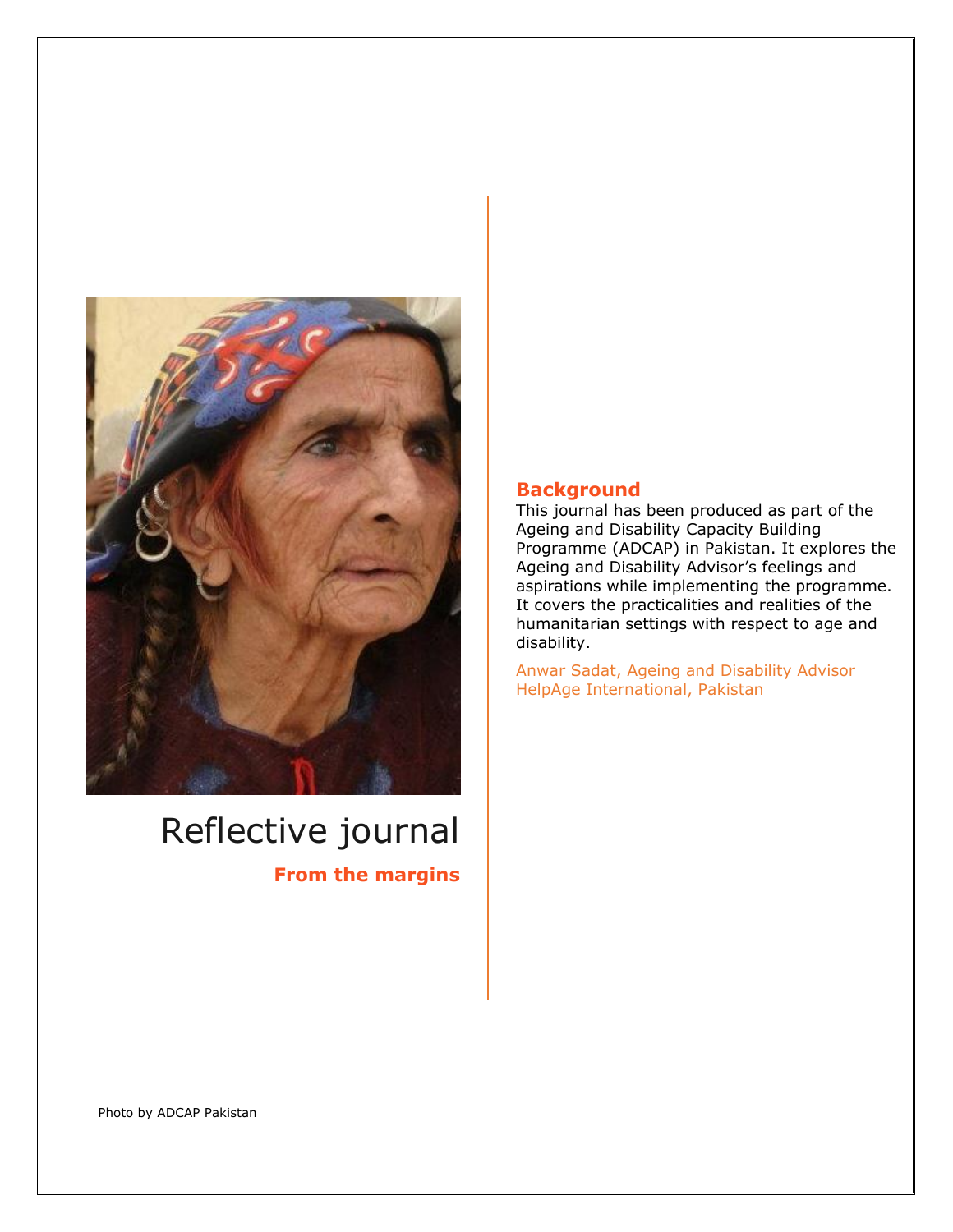



#### **From the margins**

"We were just thinking, Anwar, you could take over the role of Ageing and Disability advisor," said Ajeeba K Aslam, our country director.

I had been working as Inclusive Disaster Risk Reduction and Inclusive Community Based Disaster Risk Management coordinator for the last five years. Some days, I would work until I fell asleep. I did this because I really believe in this innovative work. It made me proud when people called me "Mr. Inclusion" at the National Disaster Risk Reduction forum, where I had developed some tools for ensuring the mainstreaming of older people and people with disabilities, for use during risk reduction and risk management.

I discovered that through developing these tools, we were helping to meet the divergent needs of the groups. People and organisations, either government or other humanitarian workers, were able to include these groups in their mainstream work. I had received requests from government institutes like National Institute on Disaster Management and National Disaster Management Authority to provide input into their own tools.

#### **New horizons**

But a new horizon opened for me when I got the chance to work in humanitarian response. I realised that lifesaving actions during any disaster are equally as important as longer-term empowerment. But to navigate the lifesaving aspect of the work, preparedness is the fundamental step.

And so I found another way to get my voice heard. I joined people in London for a training part of the ADCAP programme, which trains Inclusion Advisors to improve age and disability inclusiveness in humanitarian response. Here, people from different organisations and different thematic areas had joined together to talk about how this could work. Most inspiring was the realisation that what we needed to do to include these groups might be different, depending on the culture and context. This was important, because it demonstrated that inclusion needs specific actions that actively involve the people on ground. Meaningful participation needs equal power of decision-making.

#### **Change from within**

Immediately after the training, I began to create a sense of urgency within the organisation of the equal importance of mainstreaming the needs of people with disabilities as those of older people. I met with a fear from some individuals that addressing issues related to disability would increase their caseload. In reality though, HelpAge was already working on this issue, as many older people have a disability.

When I started these discussions, I did not think about the financial implications of including people with disabilities. At the start of my assignment, however, many people thought costs would be a considerable barrier – though in reality, most adaptations are not that costly.

Colleagues were asked to take the example of an older person who was a carer, looking after a child with a disability. They were asked to consider how he or she would respond in an emergency and be involved in preparedness. The idea was to bring home how disability might already form part what they were doing – even if it was not something they had originally thought of as part of their responsibility. This approach was intended to help the team think differently. I had learnt from John P. Kotter's story *Our Iceberg is Melting* that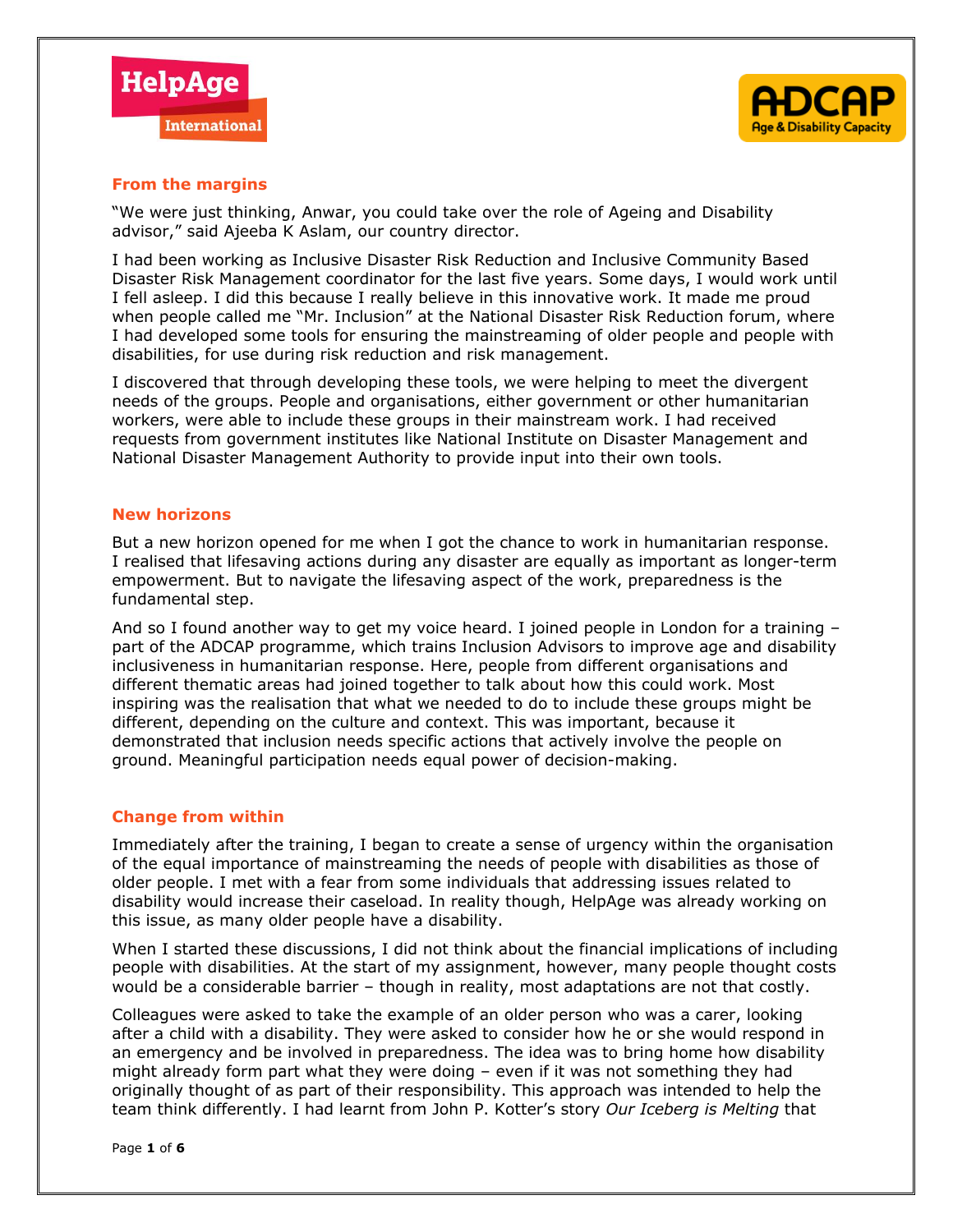



for successful change, you first need to convince your team. In HelpAge International I gained the support of the Country Director, Senior Programme Manager and Senior Operation Manager – so I was now confident that I could influence external environments as well. And so the journey continued.

#### **Challenging our own attitudes**

In 2015, I witnessed the earthquake here in Pakistan, seeing people from my office rush out of the building for their lives. At that time, the Ageing and Disability Task Force coordinator, who is visually impaired, was accompanied by his assistant and easily got out of the building. Yet my first thought was – why the assistant didn't just run and leave the coordinator behind? This negative thought helped me to consider and understand his reaction – that it was the habitual practice of the assistant to support the coordinator at every turn. At the time of earthquake, as I see it, the assistant recognised his responsibility to guide his colleague to safety. He turned back and saw that coordinator was still there, and he helped him get out of the room.

This experience highlighted to me how positive attitudes towards older people and people with disabilities need to be built up. It takes time to challenge existing belief systems and build positive attitudes and relationships. I realised I had not seen programmes in humanitarian organisations that work on preparedness for families of people with disabilities. We had not looked into who is caring, and how, despite evacuation for these groups being critical.

In Pakistan, seasonal flooding is a routine disaster, as well as earthquakes. During these floods, people with disabilities generally lose their assistive devices. So the question is, what will be the mechanism to assist these people? We need to establish how the international community can be more responsive and what kind of changes would be required – from family to system level – to put in place an inclusive, affordable and acceptable community structure for all.

Inclusion is often considered a soft field, rather than a tangible issue. Attitudes are critical in the process of inclusion and changing attitudes is a challenge which varies from one culture to another.

I got the chance to work with well-known local and international organisations, to influence their inclusion efforts. When I started speaking to people and providing training, I met different people with different attitudes towards people with disabilities and older people. Some considered themselves more of an expert than me, challenging what I was saying. Some believed nothing new was being said, only different words being used. The attitudes I encountered were a real challenge; often, after I put a great deal of effort into training people, the ideas would be dismissed in just a few words. This happened in the same way, many times.

#### **Ten years invisible**

"This is the first time I've been asked about my needs," an 85-year-old man from Sindh, Pakistan told me. I looked at his expression for several seconds and felt the different types of pain there. He was from Tharparkar, a part of Sindh where the majority of people live below poverty line.

"We can barely get one or two times meal a day," he added. I asked the person from the local organisation how long they had been working in the area. He proudly replied that they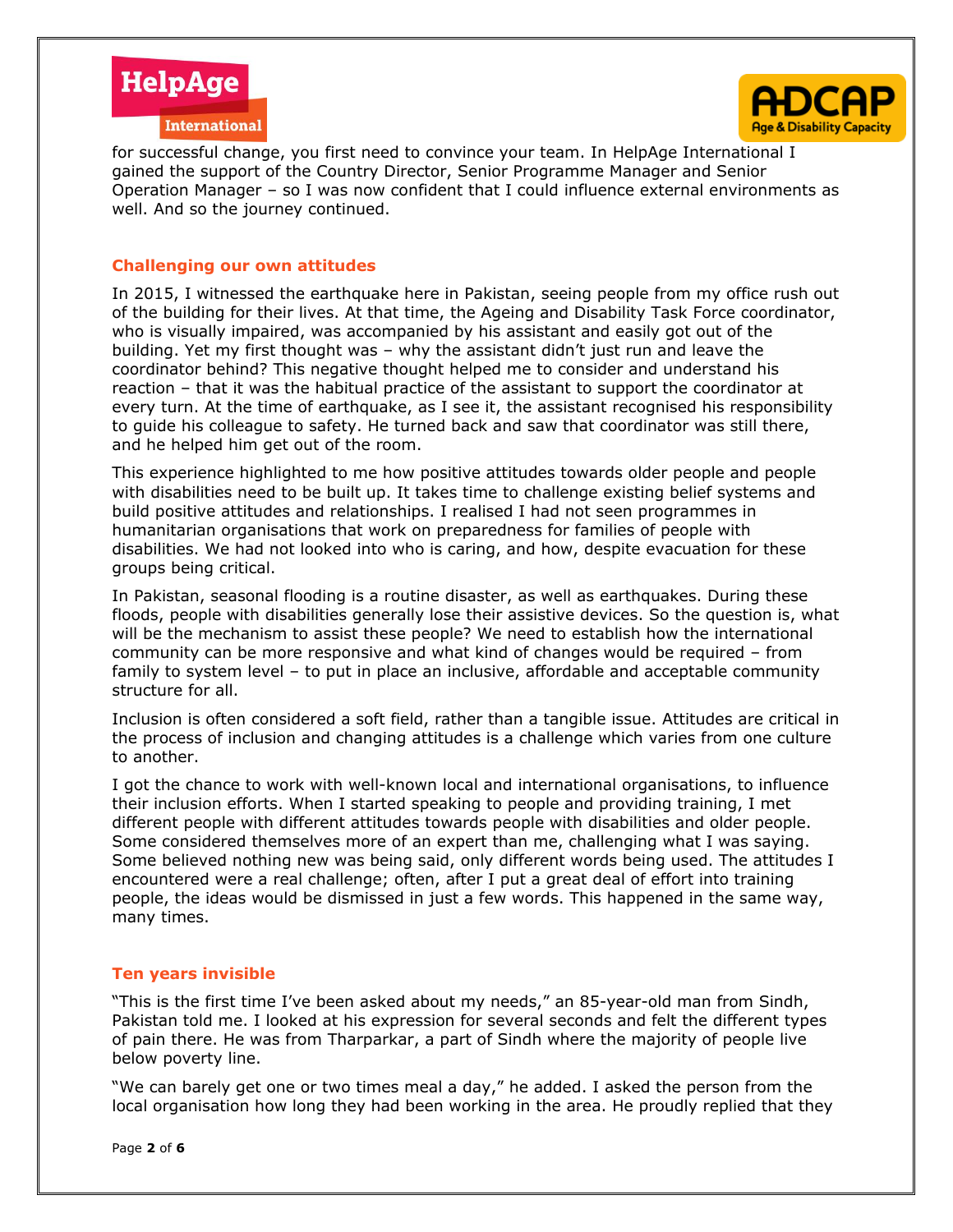



had been working for the vulnerable community for more than ten years. Why then, I asked myself, had they never came across this man? Perhaps it was that they hadn't realised, they were not sensitised to the issue, that such groups remained invisible.

I learned from working with older people that when a person gets older, there is definite change in roles and responsibilities. But I observed that there are beliefs held by many – some young, some older, some female, and so on – that their own point of view is not important and others can make better decisions on their behalf.

Sometimes this is due to power dynamics. This phenomenon is sometimes referred to as 'voluntary exclusion', when people internalise their marginalised position and think they have nothing to contribute. Thinking again about that older person in Sindh, I wondered if he volunteered himself for exclusion. I wanted to find out the reason why his voice had not been heard over the last ten years. And to understand how can we work towards ensuring meaningful participation of all vulnerable groups in our work.

There are so many questions to ask when it comes to attitudes, but this includes both the service provider and the individual.

#### **Using the tools**

To help motivate staff to take the lead on inclusion, I used two guidance tools: the Core Humanitarian Standards and the Minimum Standards on Age and Disability on Humanitarian Response ("Minimum Standards").

Some people challenged the Minimum Standards, the purpose of which was to provide a guide to field workers on age and disability. Some people voiced concerns that they did not provide the "how" part of the action. I was once asked whilst providing training whether it would be possible to develop a checklist for an overall project cycle, so that it would be easy to tick the boxes and get things done.

However, a checklist is not really an option if you want things to work in the local context. The Disability Creation Process is a well-recognised model to understand the process of disability. The model explains that a person with an impairment is not disabled if the barriers in the environment are removed. This means that the environment itself can make a person enabled or disabled. If you can replace the barriers with facilitators therefore, then you can ensure inclusion.

Both the barriers and facilitators are local, and may differ from one region to another. This means there cannot be one checklist that can be used everywhere, or a formality that needs to be ticked off. There is a critical need to understand the local context, the concepts, the barriers and the facilitators. Localisation will make the process realistic and cost-effective. The Minimum Standards' concepts on inclusion provide a guide to anybody to localise the issues, and therefore make an enabling environment.

#### **Slow process of change**

This journey kept going. I didn't give up, despite the fact that my new role was not as 'visible' as the previous one, which produced more visible actions and impacts.

The first training I held that focused specifically on disability was for people working on a four-year project, "RELIEF". As the training began, I learned that some participants did not feel confident in their knowledge of disability, and felt they would probably take some time to achieve the technical expertise needed to include age and disability. Yet other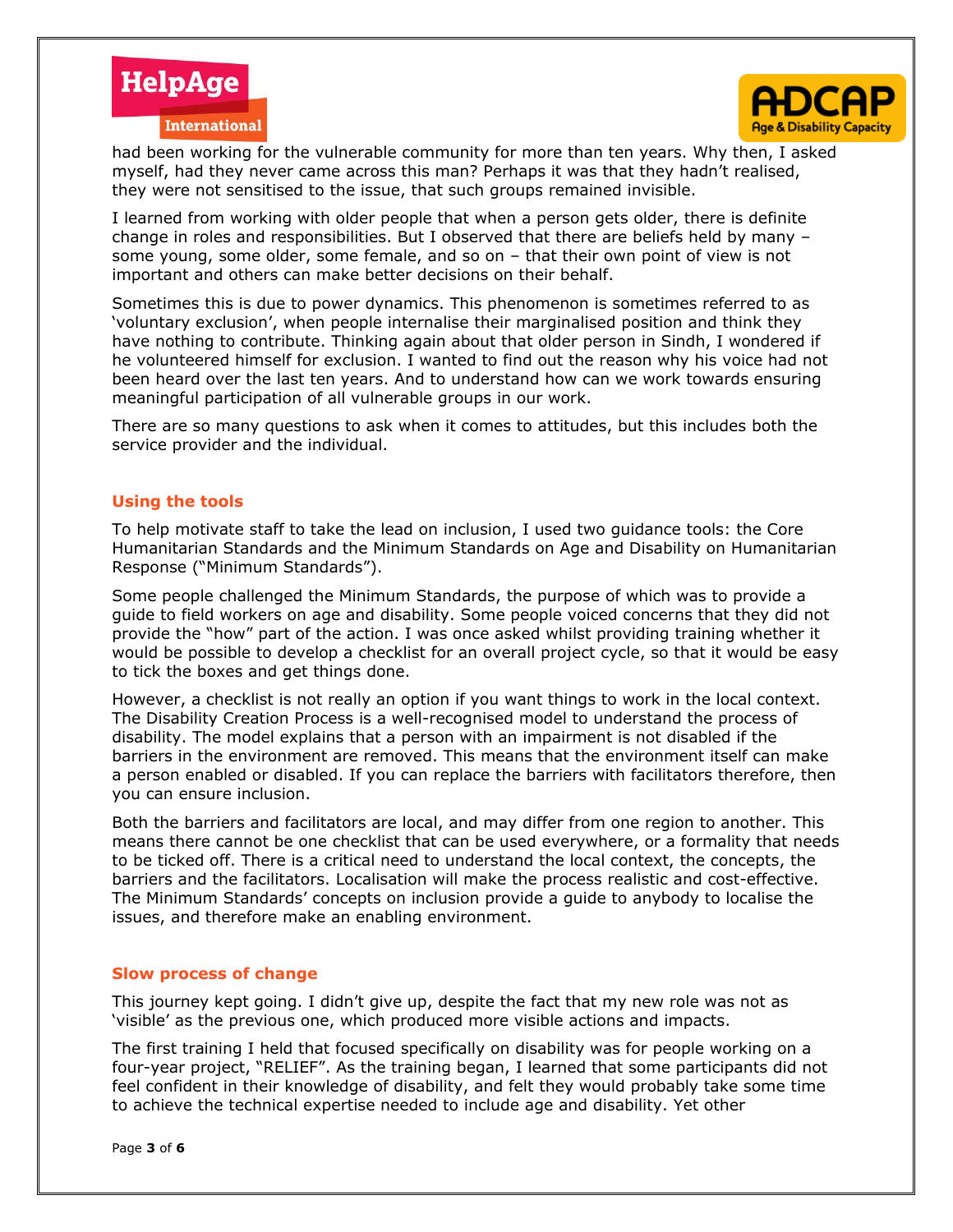



participants felt they had a greater knowledge than I did, so were not expecting to gain from the experience.

With this varied experience in the room, we adapted the training to find an in-between methodology. The idea was to encourage them in what they were already doing, but also help them improve by using and applying the new knowledge, building on these foundations. For example, if participants were doing an assessment, we asked them to use Washington Group Questions to collect disability focused data for the first time. These questions were used to assess the level of disability and also give guidance on how to communicate with older people and people with disabilities. This provided a great advantage in collecting data – a way to ask about disability in a culture where such a direct question would be difficult. Through this training, the Washington Group Questions were used for the first time in Pakistan.

#### **Pathways to influence**

I found other opportunities for influence – such as the chance to work on many project proposals, one of which was a four-year project, funded by the UK Department for International Development. For donors and INGOs, I developed a straightforward and convincing strategy. To ensure that inclusion is always there in your programming; you must acknowledge the proportion of older people and people with disabilities within a population. You also need to consider functional ageing, looking at people's capacities, which may not always correspond with their chronological age.

Firstly, in addressing the proportion of the ages they would need to look at the percentage of any segment of the society in a given population. Globally, the proportion of persons with disabilities is 15 per cent.<sup>1</sup> Some statistics suggest that 38 per cent of older people have a disability.<sup>2</sup> However, depending on data available, either global or national, proportional age should be used in programming. For example, if the percentage of older people is seven per cent, then seven per cent should be budgeted for the specific needs of older people; and a similar approach adopted for other vulnerable groups.

Secondly, the service provider must be aware of the capacities of different people within a community. For example, perhaps the service provider expects all people to be able to wait in line for an hour, or that everybody can carry a 40kg ration. However, they will need to take into account that the capacities and vulnerabilities are different – not everyone may be able to stand for that long, or carry such a heavy load. Cultural norms may differ too, and need to be considered. This concept gave me more focus towards an inclusive process. This was the point from where the real success started in ADCAP.

#### **Growing and growing**

The collaboration, networking and working through partnerships helped me to spread the inclusive message quickly. The biggest emergency fund (RAPID) in Pakistan, managed by Concern Worldwide, provides funds to local NGOs. RAPID programme staff were trained and sensitised on the inclusive strategy. "We have worked with a million beneficiaries but never thought about the specific needs and systematic inclusion of these groups," said one RAPID programme director during a training session. The senior management was also on board –

 $\overline{\phantom{a}}$ 

<sup>1</sup> World Health Organization and The World Bank, *World Report on Disability*, 2011, p29, p44 and p261

<sup>2</sup> World Health Organization and The World Bank, Table 2.1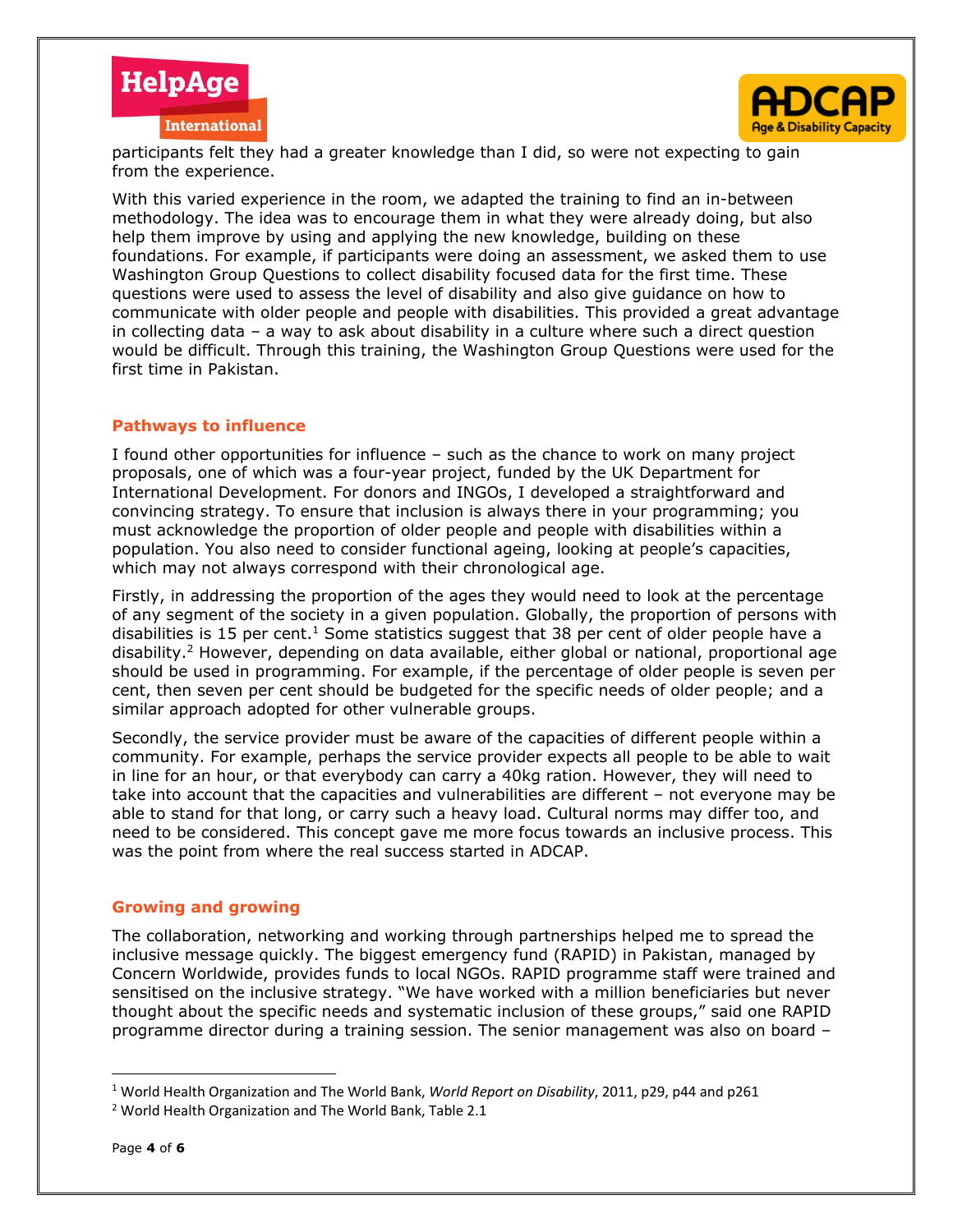



considering and allocating budget allocation for older people and people with disabilities. They also offered up their projects to test the Minimum Standards.

Around this time, I met the regional learning advisor from DFID's Disasters and Emergencies Preparedness Programme. After her arrival, we started sharing the inclusion approach with partners in this programme who were managing projects similar to ADCAP in Pakistan. The process of sharing is helping to change attitudes and give momentum to the inclusion agenda.

As a result of all this networking, we received a request from Tearfund to train 12 partners in their project. This was a huge achievement for me, because I could see that the organisations fully accepted and understood the value my work was adding. "We did not even know how to ask about disability," said a training participant during a closing ceremony in Hyderabad Sindh, "we felt shy and left many people with disabilities in the belief that their families would need to be the ones to care for them. Today, we realised that communication opportunities are there."

I was proud to see the message spreading so quickly as a result of this collaboration. People at last realised the importance of working with all segments of the society. The momentum was on, we were receiving continuous appreciation from our headquarters, and the team was expanding.

#### **The international stage**

I was astonished to receive an unexpected email from my counterpart in Kenya earlier this year. He wrote, "Dear Anwar, owing to the confidence I have in you, I have chosen you to be one of the panelists during the discussion on disability charter [at the international humanitarian conference in Nairobi, Kenya]." This was an honour for me, to be selected as a panelist to speak at the annual conference of the Inter Agency Working Group for Disaster Preparedness in East Africa.

During the conference, we were asked, "Agenda 2030 for sustainable development is all about 'leaving no one behind'. What is your understanding of 'no one' in view of inclusive humanitarian programming?"

The responses from the panel focused on the difference between impairment and disability. With so many issues and concerns, the journey we all are on, and technical organisations' representatives on the panel, I felt sad and overwhelmed. For me, this issue should be something beyond terminologies, something about meaningful participation and empowerment. So, I responded to the question, as follows:

#### **What inclusion means to me**

*"Thank you very much for giving me the opportunity. Leave no one behind is targeting the most vulnerable people who societies so often miss, for example, older people, people with disabilities, ethnic minorities, children and women. Isn't it about giving voice to those who are furthest behind but who stand to gain the most as we embark the implementation of Agenda 2030?*

*"I feel there are many realities in this field when we talk about inclusion. I would like to share a few of them here.*

*"1. We need to recognise diversity. The community we work in, delivering humanitarian response, is diverse. There are older people, people with disabilities, children,*